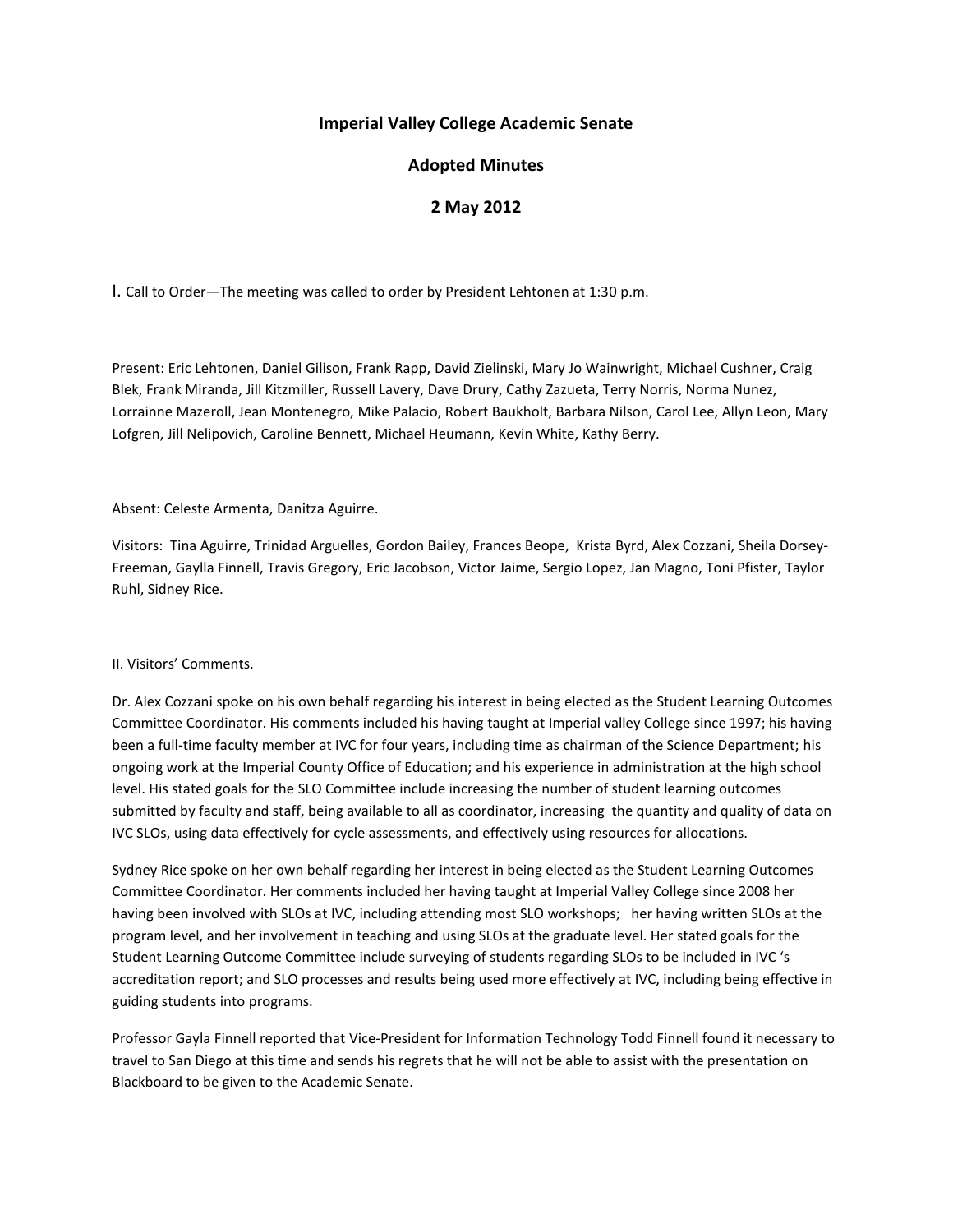Vice-President for Academic Services Kathy Berry commented on the need to use Student Learning Outcome and Program Learning Outcome cycle assessment data for decision making at IVC. She further stated that as many as twenty-eight California community colleges had received sanctions in their accreditation processes as a result of not having done so, according to a recent accreditation newsletter.

#### III. Consent Agenda

M/S/C (Nilson/Gilison) to approve the consent agenda.

### IV. Reports

1. President—President Eric Lehtonen reported that the schedule for regular meetings of the Academic Senate of Imperial Valley College for the 2012-2013 academic year would continue to be the first and third Wednesday of each month, when the college is in session, at 1:30 p.m. in the IVC Board Room. He added that the IVC Academic Senate retreat is tentatively scheduled for Friday, 19 October 2012 at a location to be determined.

President Lehtonen further stated that he wished to develop a Senate Task Force to review and recommend methods for evaluating IVC administrators. He intends for the task force to be comprised of two IVC vice-presidents and two IVC Academic Senators. He requested that any interested parties should contact him regarding inclusion on the task force.

President Lehtonen concluded his remarks by thanking all IVC Academic Senators for their diligent work during the 2011-2012 academic year through challenges both anticipated and unanticipated. He believes that the experience has matured both him and the Senate.

- 2. Past-President—There was no Past-President report.
- 3. Treasurer—Treasurer Jill Nelipovich reported that the Senate budget balance stood at \$3,074.23 and that the balance would be reduced to a zero balance with costs incurred by senators attending the Academic Senate for California Community Colleges Leadership Conference in July.
- 4. Associated Student Government—There was no Associated Student Government report.
- 5. Part-Time—there was no Part-Time Senator's report.
- 6. Curriculum—Senator Carol Lee deferred to Vice-President for Academic Services Kathy Berry who reported that the Curriculum Committee's last meeting for the 2011-2012 academic year shall be Thursday, 3 May 2012, and that the committee will be focusing on approving revised course outlines with revisions in SLOs and textbooks as well as new guidelines on course repeatability.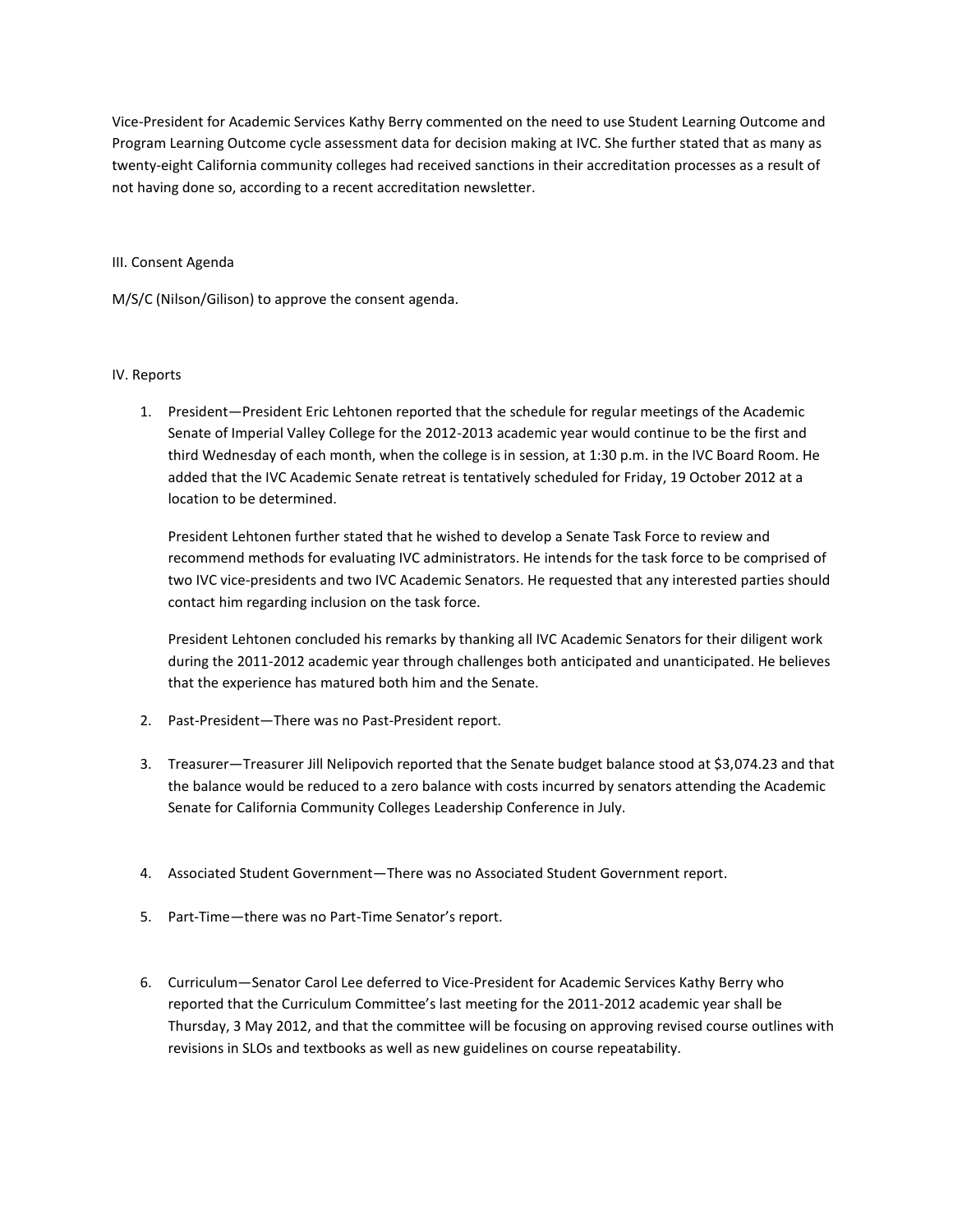- 7. Other—Student Learning Outcomes Committee Coordinator Toni Pfister reported that Wednesday, 9 May 2012 shall be the final meeting of the IVC Student Learning Outcome Committee for the 2011-2012 academic year.
- V. Action Items
	- 1. M/S/C (Rapp/Gilison) to amend the Constitution and Bylaws of the Academic Senate of Imperial Valley College, Article IV—Members, Section 2. Number and Election, B. Senate Composition to read "1. The Senate shall consist of twenty-eight (28) members." and "2.c. thirteen (13) Division members elected by the members of their Divisions: 1. Four members from Arts, Letters, and Learning Services; 2. Three members from Economics and Workforce Development; 3. Four members from Health and Sciences; 4. Two members from Student Services.

Discussion ensued.

2. Election of the Academic Senate for Imperial Valley College Executive Committee for 2012-2013.

Vice-President: M/S/C (Nelipovich/Baukholt) to elect Daniel Gilison as the Vice-President of the Academic Senate for Imperial Valley College for 2012-2013.

Secretary: M/S/C (Nilson/Lee) to elect Frank Rapp as the Secretary of the Academic Senate for Imperial Valley College for 2012-2013.

Treasurer M/S/C (Gilison/Nilson) to elect Jill Nelipovich as the Treasurer of the Academic Senate for Imperial Valley College for 2012-2013.

- 3. M/S/C (Rapp/Nilson) to elect Michael Heumann as the Imperial Valley College Curriculum Committee Chairperson for the 2012-2013 academic year.
- 4. M/S/C (Rapp/Nilson) to conduct the election of the 2012-2013 IVC Student Outcome Learning Committee Chairperson by ballot.
- Sydney Rice was elected as the 2012-2013 IVC Student Learning Outcome Chairwoman by a count of twelve (12) to eight (8) with three (3) abstentions.
- 5. M/S/C (one abstention) (Heumann/Zielinski) to approve the Blackboard Learning Management System for Imperial Valley College.
- David Zielinski provided a power point demonstration and in depth information regarding the Blackboard Learning Management System prior to the vote taken on the motion.
- 6. M/S/C (one abstention)(Lee/Nilson) to approve the Imperial Valley College Educational Master Plan as presented.
- 8. M/S/C (Lee/Nilson) to clarify the Curriculum Committee Bylaws as presented.

Carl Lee provided the IVC Academic Senate with an explanation of the need for the clarification.